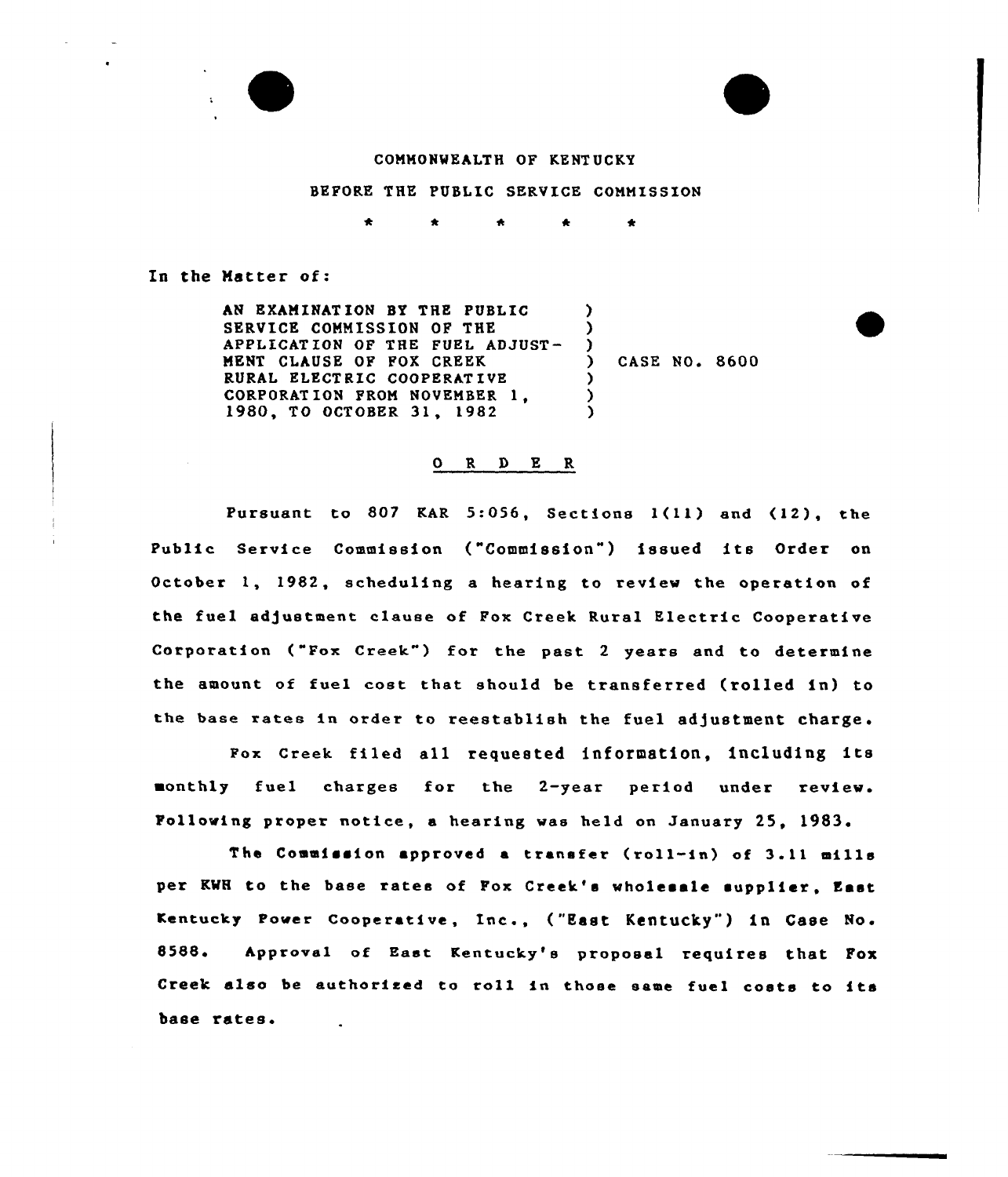The Commission has reviewed the monthly fuel adjustment clause filing made by Fox Creek in conjunction with the schedule of over- or under-recovered fuel costs filed in this proceeding. This review indicates that the Commission should revise the monthly fuel adjustment clause filing form to minimize errors.

The Commission, having considered the evidence of record and being advised, is of the opinion and finds that:

1. Fox Creek has complied in all material respects with the provisions of 807 KAR 5:056.

2. Pox Creek's wholesale supplier has been authorised to transfer (roll in) to its base rates fuel costs of 3.11 mills per RWH in Case No <sup>~</sup> 8588.

3. Pox Creek should be authorised to increase the rates charged its customers by 3.38 mills per KWH in order to transfer fuel costs rolled in by East Kentucky from the fuel adjustment clause to the base rates pursuant to the Commission's Drder in Case No. 8588 and applicable line lose, and this can best be accomplished by an energy adder to each KWH sold.

4. The revised rates and charges in Appendix <sup>A</sup> are designed to reflect the transfer of fuel costs from the fuel adjustment clause rate to the base rates.

5. The monthly fuel ad)ustment clause filing form currently being filed by Fox Creek should be revised.

IT IS THEREFORE ORDERED that the charges collected by Fox Creek through the fuel adjustment clause for the period November 1, 1980, thraugh October 31, 1982, be and they hereby are approved.

 $-2-$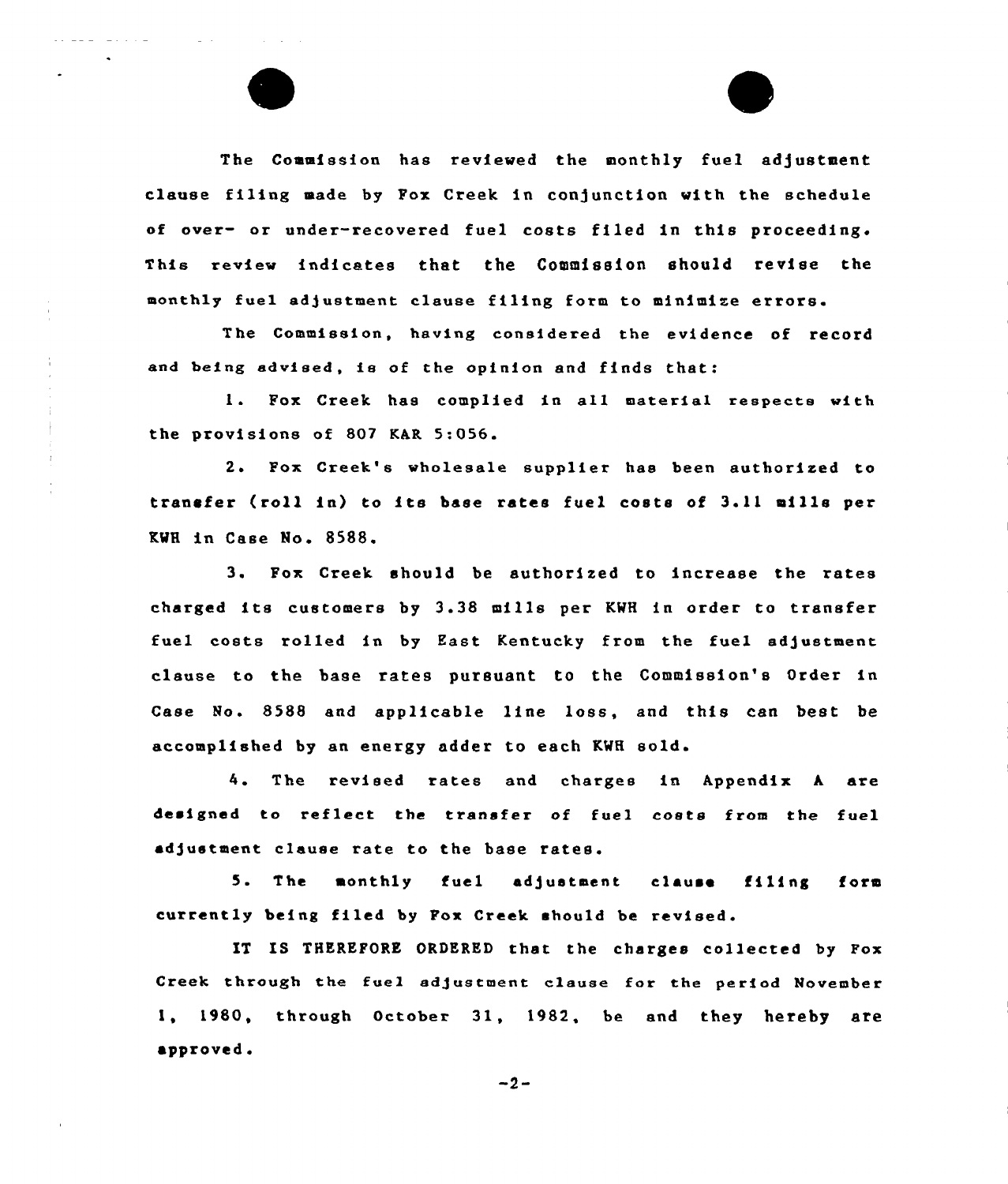IT IS FURTHER ORDERED that Fox Creek be and it hereby in authorized to transfer to its base rates fuel costs transferred by its wholesale supplier pursuant to Case No. 8588.

IT IS FURTHER ORDERED that the rates in Appendix <sup>A</sup> be and they hereby are approved for service rendered by Fox Creek on and after June 1, 1983, which is also the effective date for East Kentucky's rates.

IT IS FURTHER ORDERED that within 30 days from the date of this Order Fax Creek shall file with the Commission its revised tariff sheets setting out the rates approved herein.

IT IS FURTHER ORDERED that the revised monthly fuel clause form in Appendix <sup>B</sup> shall be used by Fox Creek for sll filings made after the date of this Order pursuant to 807 KAR 5:056 to recover or refund fuel charges or credits billed or refunded by its wholesale supplier .

Done at Frankfort, Kentucky, this 3rd day of June, 1983.

PUBLIC SERVICE COMMISSION

 $m \approx$ 

udall Vige Chairma

 $\mathbf{Com}$ 

ATTEST:

Secretary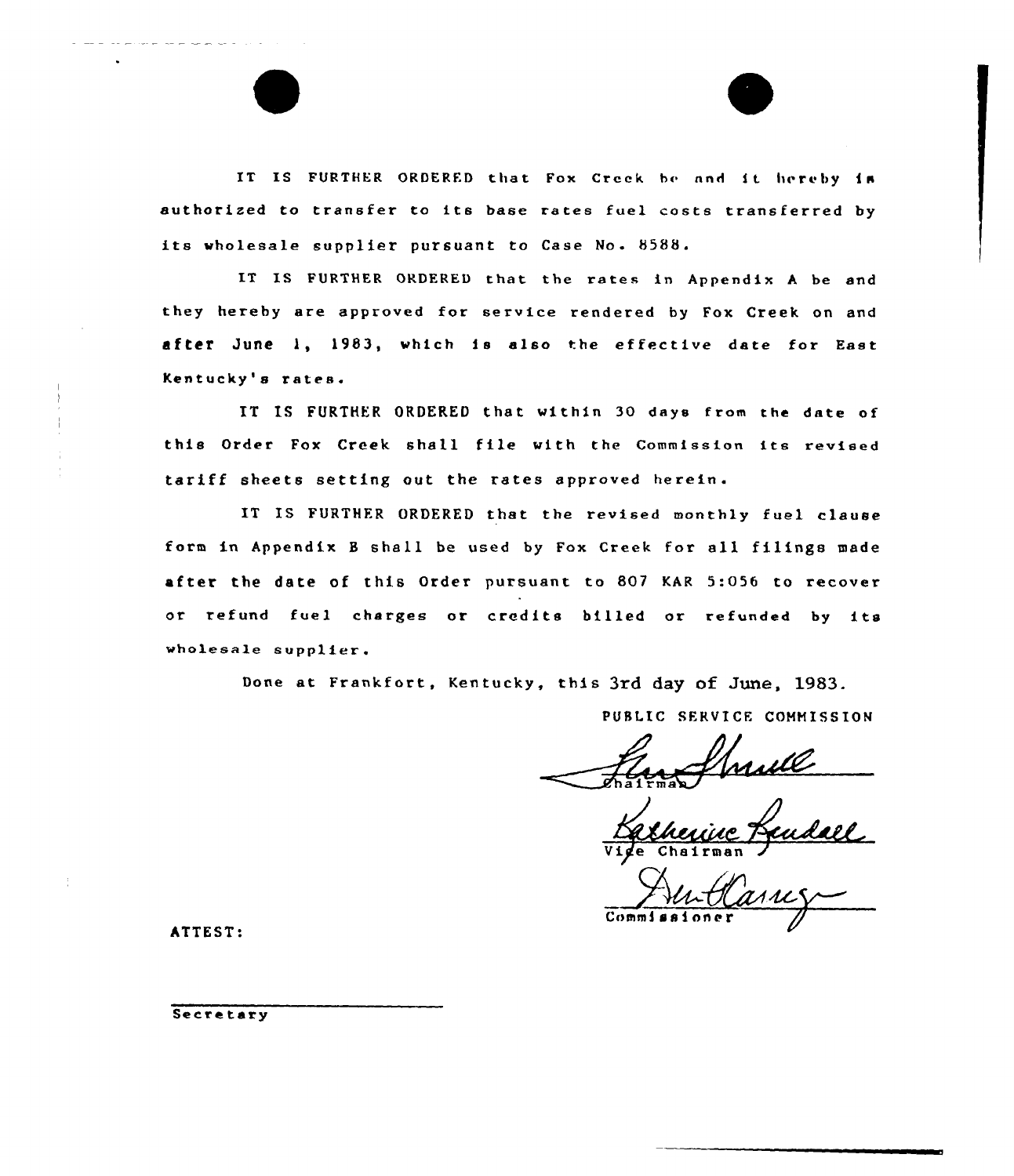# APPENDLY A

# APPENDIX TO AN ORDER OF THE KENTUCKY PUBLIC SERVICE. COMMISSION IN CASE NO. 8600 DATED JUNE 3, 1983.

The following rates and charges are prescribed for the customers in the area served by Pox Creek Rural Electric Cooperative Corporation. All other. rates and charges not specifically mentioned herein shall remain the same as those in effect under authority of this Commission prior to the date of this Order.

## SCI'EDULE R RESIDENTIAL SERVICE\*

Rate

| Minimum Bill | 30 KWH Per Month  | $\sim$ $\sim$ $\sim$<br>S <sub>5.73</sub> |
|--------------|-------------------|-------------------------------------------|
| Next         | 50 KWH Per Month  | $.12781$ Per $K$ H                        |
| Next         | 420 KWN Per Month | $.07151$ Per $K$ $H$                      |
| All Over     | 500 KWH Per Month | $.06591$ $Per$ $KWH$                      |

Monthly Minimum

The minimum monthly charge under the above rate shall be  $$.90$ per kVA of transformer capacity but in no case less than \$5.73.

> SCHEDULE C COMTERCIAL AND SMALL POWER\*

#### Rate

| First<br>Over                        | 10 KW of Billing Demand No Charge<br>10 KW of Billing Demand \$3.18 Per KW                              |                                                                                                      |
|--------------------------------------|---------------------------------------------------------------------------------------------------------|------------------------------------------------------------------------------------------------------|
| Minimum Bill                         | 30. KVH Per Month                                                                                       | \$5.73                                                                                               |
| Next<br>Next<br>Next<br>Next<br>Over | 50 KWH Per Month<br>20 KWH Per Month<br>900 KMH Per Month<br>2,000 KWN Per Month<br>3,000 KWH Per Month | $.12812$ Per KWH<br>$.07182$ Per KWH<br>$.08582$ Per KWN<br>.07882 Per KVE<br>$.06902$ $Per$ $KML$ . |

Monthly I!iniraum

The minimum monthly charge under the above rate shall be  $$.90$ per kVA of transformer capacity but in no case less than \$5.73.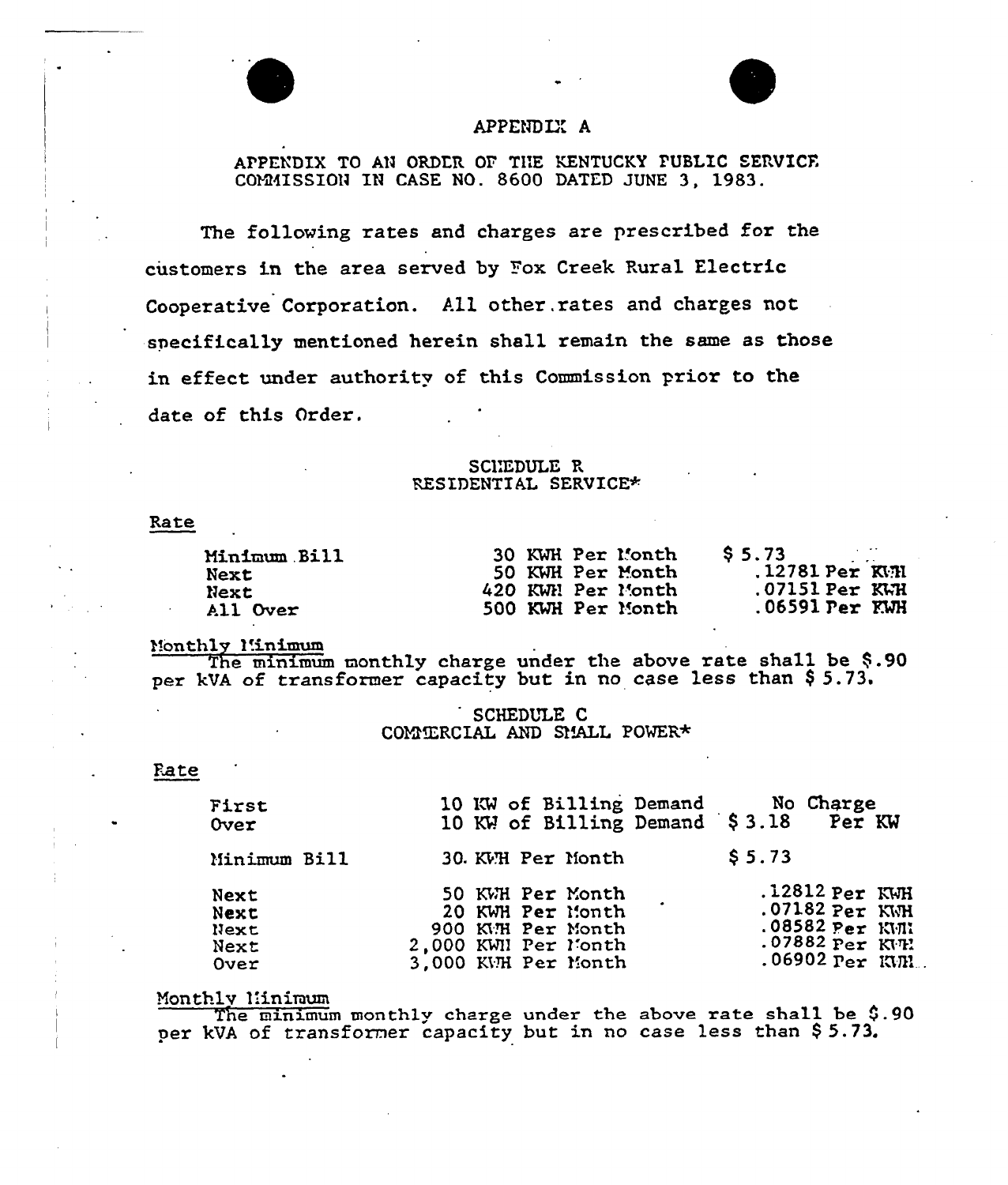### SCHEDULE L LARGE POWER SERVICE (50 to 200 KW)\*

Rate

Demand Charge

3.18 Per KW of Billing Demand

| First |  |  |                                         | 50 KWH Per KW of Billing Demand .07530 | Per KWH |
|-------|--|--|-----------------------------------------|----------------------------------------|---------|
| Next  |  |  | 100 KWH Per KW of Billing Demand .07130 |                                        | Per KWH |
| Over  |  |  | 150 KWH Per KW of Billing Demand .06140 |                                        | Per KWH |

# SCHEDULE A RURAL LIGHTING AND COMMUNITY STREET LIGHTING

Service for the above unit shall be unmetered and billed on the member's monthly bill for other electrical service furnished by the Cooperative at the rate of 95.46 each and every month.

### \*Tuel Adjustment Charge

All rates are applicable to the Fuel Adjustment Clause and may be increased or decreased by an amount per KWN equal to the fuel adjustment amount per KWH as billed by the Wholesale Power Supplier plus an allowance for line losses. The a11owance for suppriet plus an arrowance for the fosses. The arrowance for the set of the month moving average of such losses. This Fuel Clause is subject to all other applicable provisions as set out in <sup>807</sup> KAR 5:056.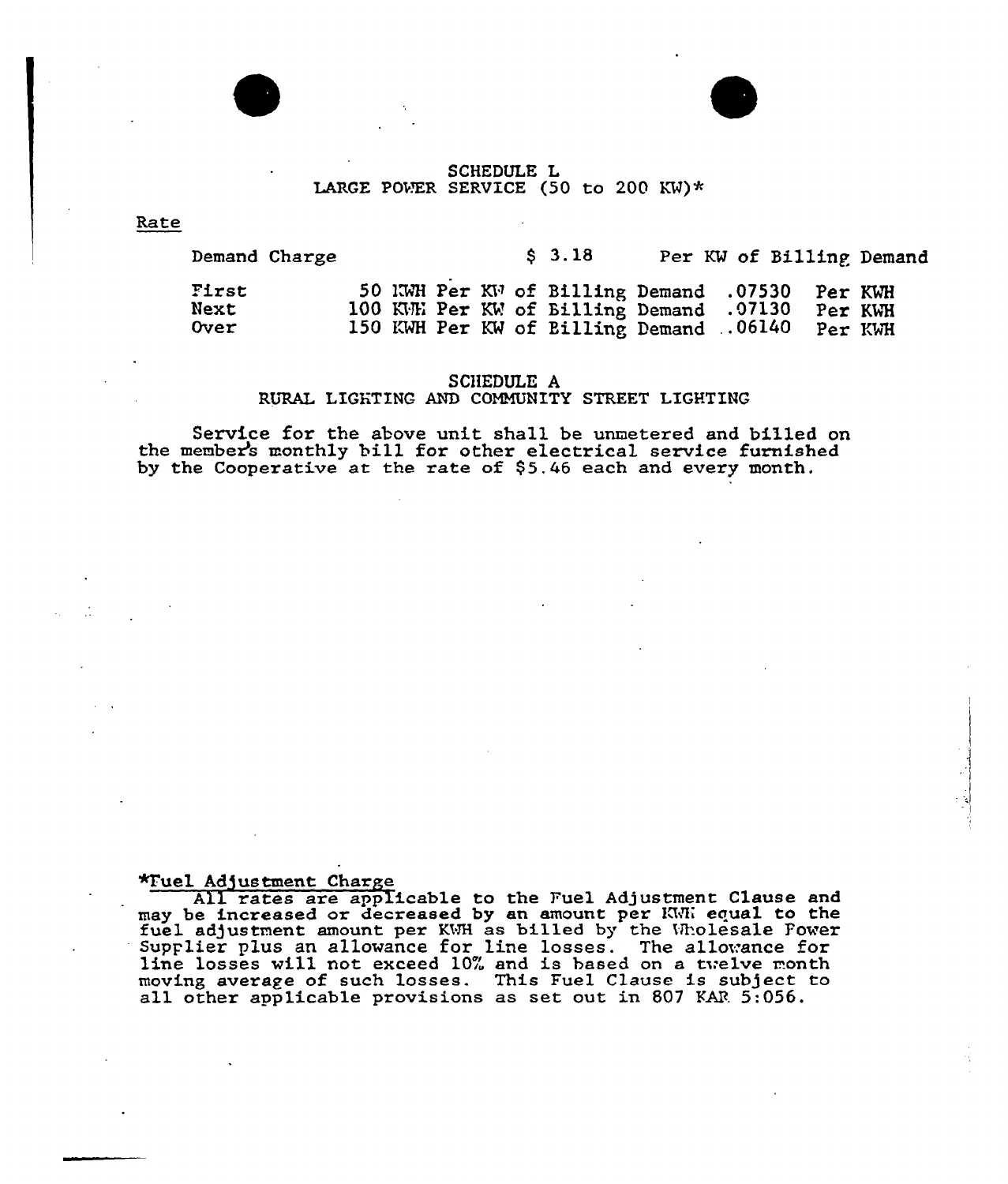| 4.<br>$\ddot{ }$ :<br>COMPANY:<br>$\ddot{\bullet}$<br>ب<br>$\mathbf{r}$<br>$\mathbf{r}$<br>$\frac{1}{2}$ | Disposition of<br>ssoig<br>Last<br>Total Sales<br>Sales<br>Total Purchases<br>Line<br>Company Use<br>(11 less 14)<br> ۹<br> 1<br>2035<br>DAG<br><b>Under Recovery</b><br>(Ultimate<br>KWR Billed at the Rate<br>Rate Billed<br>$\bullet$<br><b>Energy</b><br>Unaccounted<br>$(51 + 51)$<br>Consumer)<br><b>Cram)</b><br>Consumers<br>$\pmb{t}$<br>for<br>$\mathbf{I}$<br>Honth of:<br>honth<br>of: | HONTILY FUEL ADJUSTMENT CLAUSE (FAC) Report<br>Line<br>Line<br>13.<br>Purchased<br>18.<br>$\overline{5}$<br>15.<br>POWER SUPPLIER:<br>$\mathbf{14}$<br>$\ddot{u}$<br><b>Loss</b><br>Last<br>Line<br>Supplier's<br>ŗ<br>္<br>$\mathfrak{p}$<br>?<br><b>Fuel</b><br>1se <sub>T</sub><br>Number of KNH Purchased<br>↭<br>per KWH<br>Recoverable Fuel Cost<br>Unrecoverable -<br>Billed by supplier<br>(Over) Under Recovery (L12)<br>$(113 \text{ } H-12-0)$<br>Adjustment Charge<br>Power<br>1089<br>$\overline{5}$<br>Month Used to Compute L16<br>Months Actual (%) -<br>for Month on LIJ<br>$\mathbf{r}$<br>$(113A + 14)$<br><b>EAC:</b><br>Schedule 2<br>(Credit):<br>Honth of:<br>$\binom{2}{2}$<br>Page 1 of 3<br>وواراتهم ومستعملته |
|----------------------------------------------------------------------------------------------------------|----------------------------------------------------------------------------------------------------------------------------------------------------------------------------------------------------------------------------------------------------------------------------------------------------------------------------------------------------------------------------------------------------|------------------------------------------------------------------------------------------------------------------------------------------------------------------------------------------------------------------------------------------------------------------------------------------------------------------------------------------------------------------------------------------------------------------------------------------------------------------------------------------------------------------------------------------------------------------------------------------------------------------------------------------------------------------------------------------------------------------------------------------|
|                                                                                                          | on L6                                                                                                                                                                                                                                                                                                                                                                                              | G)<br>$\ddot{\bullet}$<br>E                                                                                                                                                                                                                                                                                                                                                                                                                                                                                                                                                                                                                                                                                                              |
| ۹.<br>$\cdot^{\infty}$<br>ō.<br>i2.<br>$\overline{11}$                                                   | Adjustments<br>Recovery (L10 less L11)<br>Total (Over)<br>FAC Revenue<br>$(877/1)$ 97<br>Net KWH Billed at the Rate on<br>Fuel Charge<br>from L6 (net<br>Compute L6<br>to Billing (KWH)<br>(Credit) Used to<br>of billing adj.)<br>(Refund) Resulting<br>or Under                                                                                                                                  | 22.<br>21.<br>20.<br>$\ddot{\bm{5}}$<br>Calculation of FAC Billed Consumers<br>Sales<br>2M<br>$3V_{\rm A}$<br>Recovery Rate<br>(1130)<br><b>ZOOI</b> )<br>↭<br>T.<br>$+ 114)$<br>per KMH (L20 + L19)<br>as a Percent of Purchases<br>per KMI<br>less<br>percentage on L16)<br>S per KMI<br>$(001 \times 127)$                                                                                                                                                                                                                                                                                                                                                                                                                            |
| Line                                                                                                     | 22<br>reflects<br>œ<br>Fuel Adjustment Charge<br>(215)<br>$\vec{5}$<br>$\mathbf{r}$<br>Issued<br>$\frac{1}{2}$<br>$\mathbf{r}$                                                                                                                                                                                                                                                                     | per KWH to be applied to bills rendered on and after<br>$\overline{6}$                                                                                                                                                                                                                                                                                                                                                                                                                                                                                                                                                                                                                                                                   |
|                                                                                                          | Issued by:<br>Title:                                                                                                                                                                                                                                                                                                                                                                               |                                                                                                                                                                                                                                                                                                                                                                                                                                                                                                                                                                                                                                                                                                                                          |
| Address:                                                                                                 |                                                                                                                                                                                                                                                                                                                                                                                                    |                                                                                                                                                                                                                                                                                                                                                                                                                                                                                                                                                                                                                                                                                                                                          |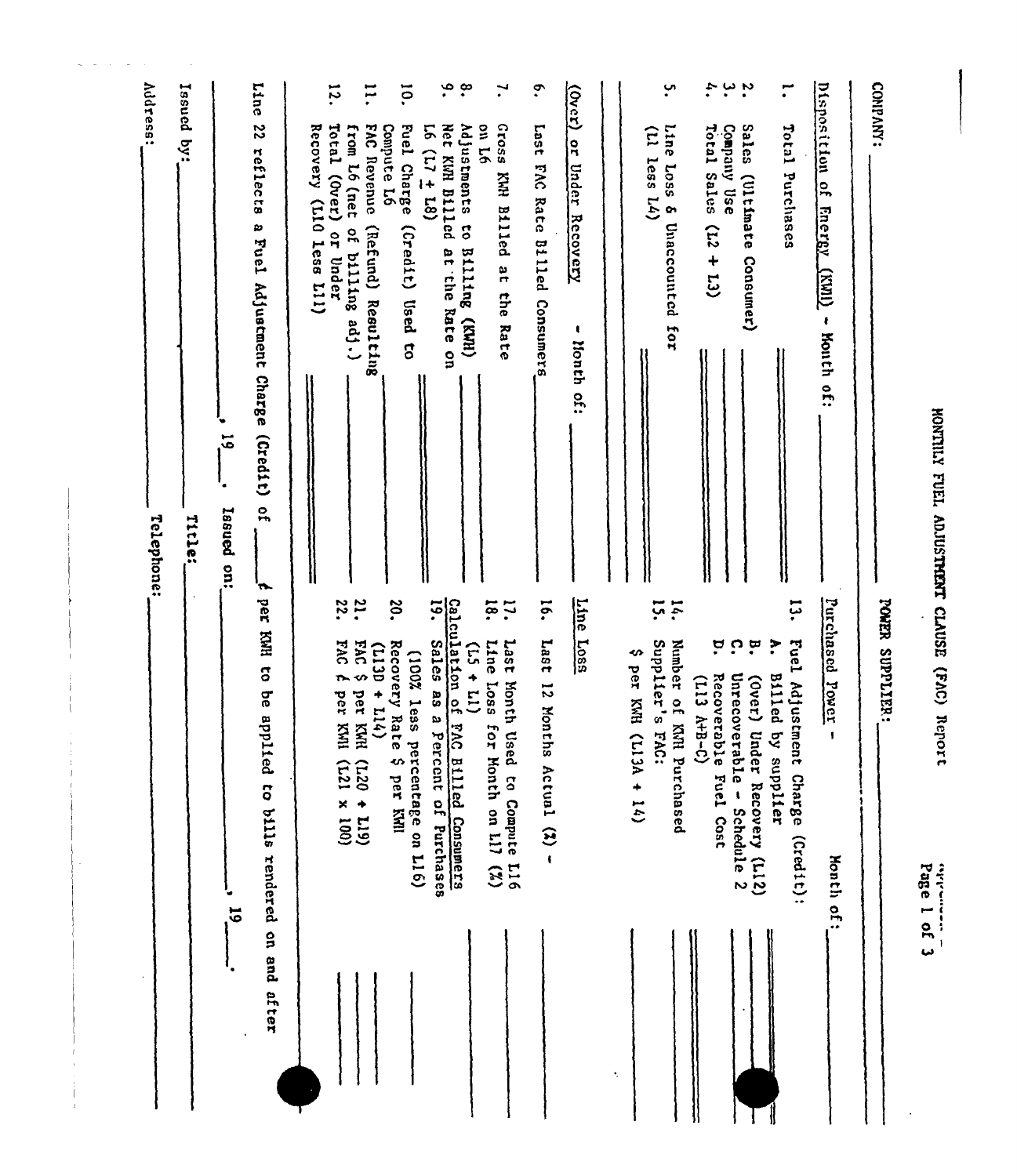

APPENDIX 8 PAGE 2 OF 3

# SCHEDULE 1 TWELVE MONEH ACTUAL LINE LOSS FOR FUEL ADJUSTMENT CHARGE COMPUTATION FOR 198

 $\sim$   $^{\circ}$ 

|                                                                                                                                                            | (a) —<br>KWH PURCHASED KWH SOLD OFFICE USE KWH LOSSES | (b) | (c)                                     | (d) |
|------------------------------------------------------------------------------------------------------------------------------------------------------------|-------------------------------------------------------|-----|-----------------------------------------|-----|
| Previous twelve months total $-$<br>Less: Prior year-current month total -<br>Plus: Current year-current month total -<br>Most Recent Twelve Month Total - |                                                       |     |                                         |     |
| (d)<br>$\div$ (a)                                                                                                                                          | (FAC) Report                                          |     | Enter on line 16 of the current month's |     |